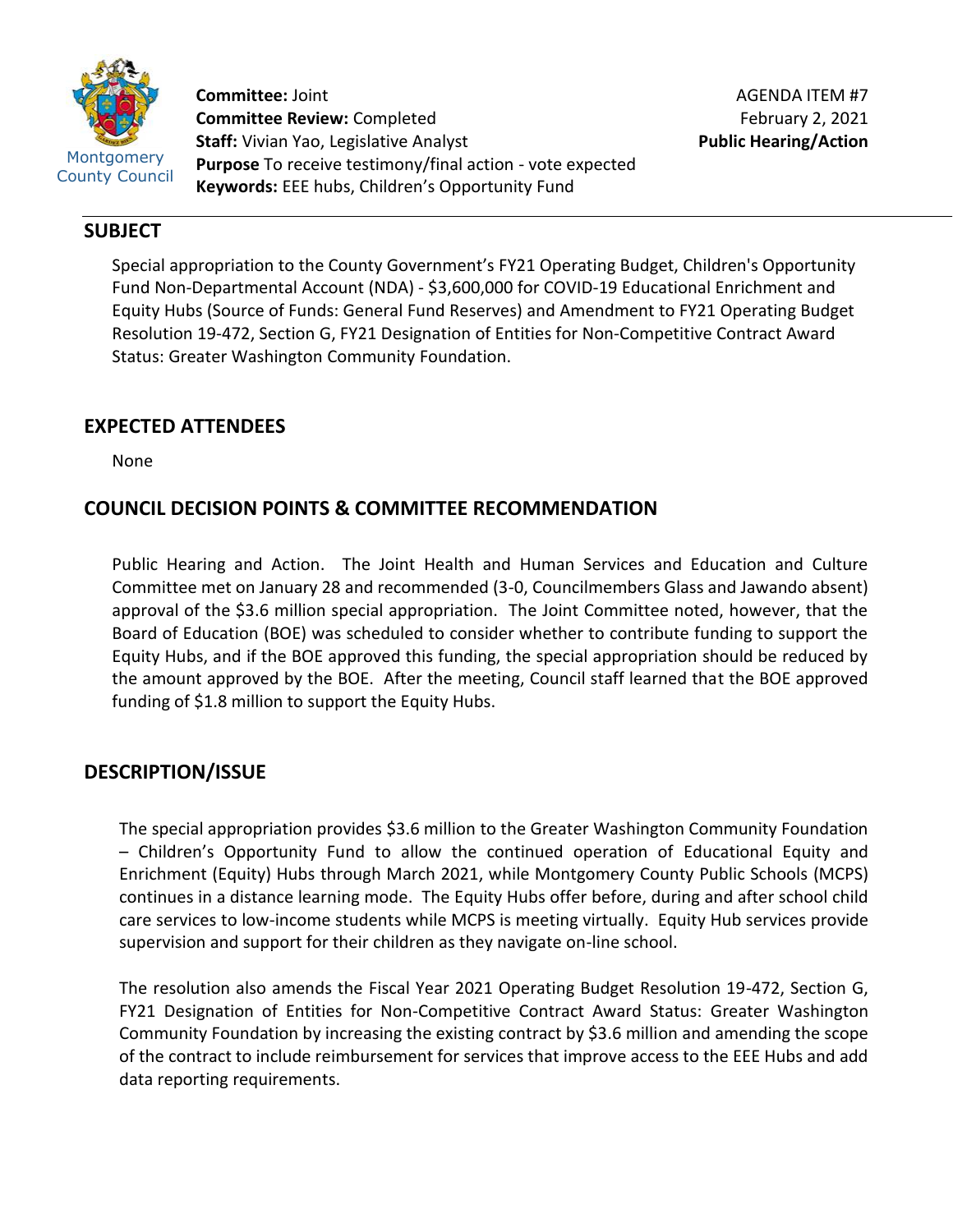## **SUMMARY OF KEY DISCUSSION POINTS**

- The total amount of the appropriation is based on an estimated cost of \$1.8 million per month over a two-month period to serve 1500 students.
- The special appropriation is intended to have positive changes in racial equity and social justice by helping vulnerable children navigate distance learning. Distance learning challenges have disproportionately affected vulnerable, black, brown and low-income students and exacerbated persistent educational disparities.
- The Council received correspondence in support of funding to support continued operation of the Equity Hubs.
- The Source of Funds is General Fund Reserves.

## **This report contains:**

Proposed Resolution © 1-3

**Alternative format requests for people with disabilities.** If you need assistance accessing this report you may [submit alternative format requests](https://gcc01.safelinks.protection.outlook.com/?url=http%3A%2F%2Fwww2.montgomerycountymd.gov%2Fmcgportalapps%2FAccessibilityForm.aspx&data=02%7C01%7Csandra.marin%40montgomerycountymd.gov%7C79d44e803a8846df027008d6ad4e4d1b%7C6e01b1f9b1e54073ac97778069a0ad64%7C0%7C0%7C636886950086244453&sdata=AT2lwLz22SWBJ8c92gXfspY8lQVeGCrUbqSPzpYheB0%3D&reserved=0) to the ADA Compliance Manager. The ADA Compliance Manager can also be reached at 240-777-6197 (TTY 240-777-6196) or at [adacompliance@montgomerycountymd.gov](mailto:adacompliance@montgomerycountymd.gov)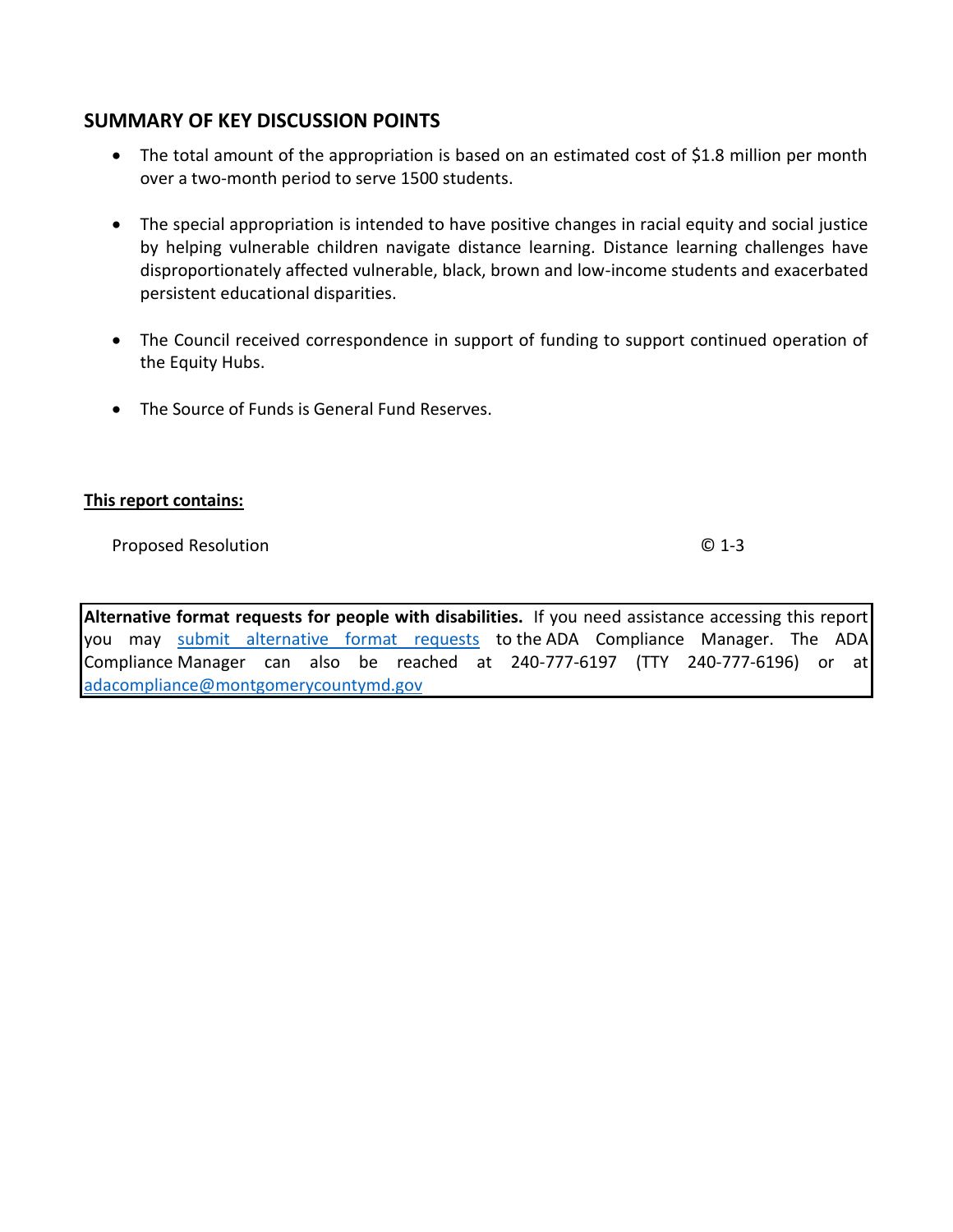Resolution No.: Introduced: January 26, 2021 Adopted:

## **COUNTY COUNCIL FOR MONTGOMERY COUNTY, MARYLAND**

Lead Sponsor: County Council

**SUBJECT:** Special Appropriation to the Fiscal Year 2021 Operating Budget Montgomery County Government Children's Opportunity Fund Non-Departmental Account COVID-19 Educational Enrichment and Equity Hubs \$3,600,000 *(*Source of Funds: General Fund Reserves); Amendment to the Fiscal Year 2021 Operating Budget for the Montgomery County Government, Resolution 19-472. Section G, FY21 Designation of Entities for Non-Competitive Contract Award Status: Greater Washington Community Foundation

### **Background**

- 1. Section 308 of the County Charter provides that a special appropriation is an appropriation which states that it is necessary to meet an unforeseen disaster or other emergency, or to act without delay in the public interest. Each special appropriation shall be approved by not less than six Councilmembers. The Council may approve a special appropriation at any time after public notice by news release. Each special appropriation shall specify the source of funds to finance it.
- 2. On March 11, 2020 the World Health Organization declared coronavirus COVID-19 a pandemic, and it has spread rapidly throughout the world. As of January 12, 2021, there were 51,527 confirmed cases in Montgomery County. There were 1,140 confirmed deaths and 43 probable deaths in Montgomery County.
- 3. To slow the spread of the disease, Maryland Governor Hogan declared a State of Emergency on March 5, 2020 and issued several Executive Orders that closed schools, closed non-essential business, and required Maryland residents to shelter at home. Montgomery County Public Schools (MCPS). Although some restrictions have eased since the initial closure orders, MCPS will continue the school year in a distance-learning environment through March 15. Consequently, many parents and caregivers who must work outside of the home are unable to provide adequate supervision and support for their children as they navigate on-line school. They may also lack technical knowledge to navigate the virtual environment. Moreover, these challenges are expected to continue to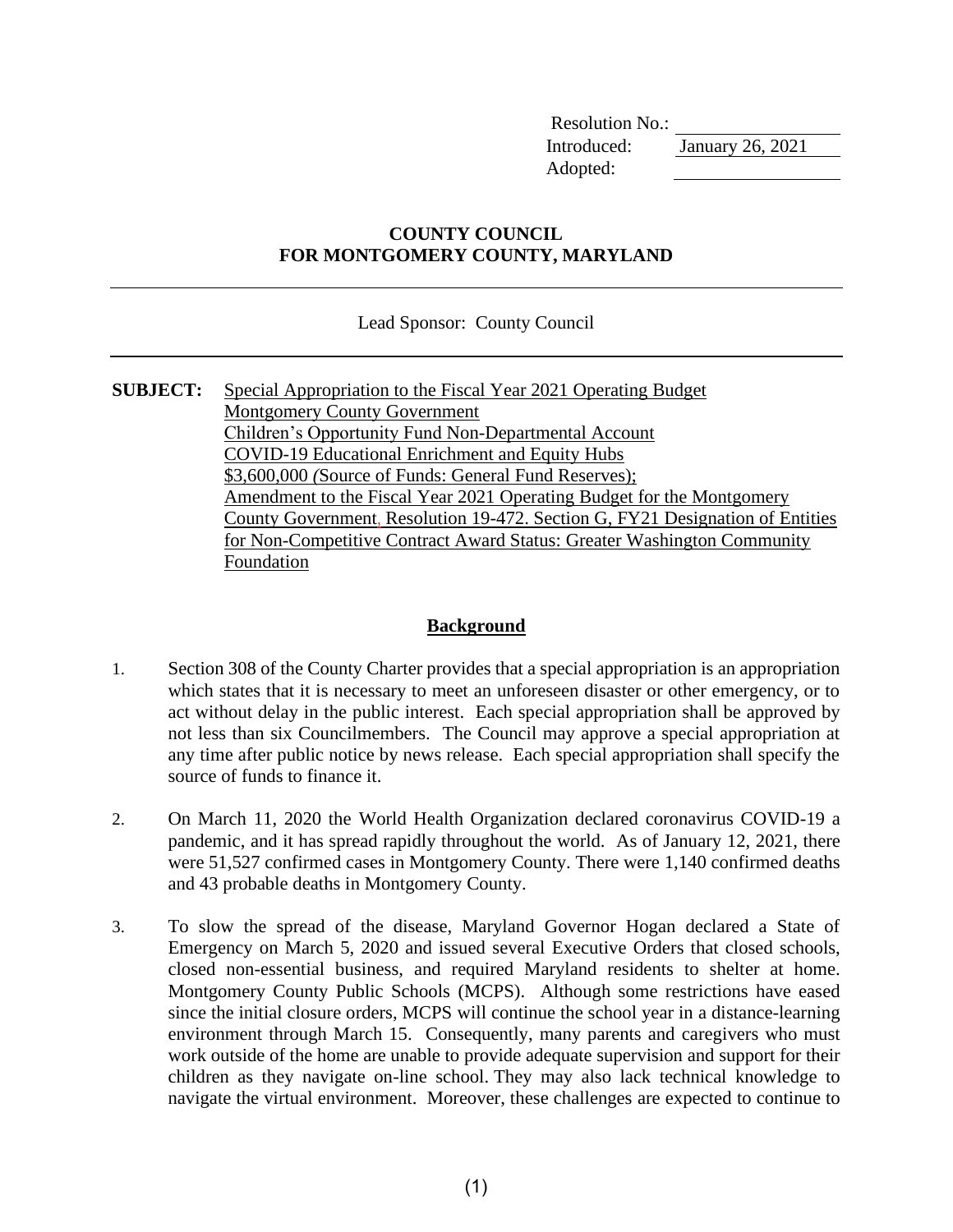some degree when students return to the school building in a hybrid model.

- 4. Despite the MCPS efforts to implement a robust virtual learning environment, distance learning challenges have disproportionately affected vulnerable, black, brown and lowincome students and exacerbated persistent educational disparities. Students who live in the communities hardest hit by COVID are not able to effectively engage in virtual learning because of barriers beyond their control and need additional support. They also may be experiencing heightened trauma and need access to safe, supervised consistent learning environments.
- 5. The Children's Opportunity Fund and the Black and Brown Coalition have partnered with child care providers who are licensed by the State to deliver services in public school spaces to implement Educational Equity and Enrichment (EEE) Hubs. Currently, the hub program reports enrollment of 1,370 students at 38 County public schools and provides care and supervision for school age children during the school day while MCPS is meeting virtually. School-based child care providers and MCPS staff collaborate to identify and target students that need this support.
- 6. The special appropriation is intended to positively impact racial equity and social justice in the County. The funding will allow the continuation of supervision and virtual learning supports intended to mitigate the negative impact that distance learning challenges have on vulnerable, low-income students of color. The current race/ethnicity make up of participants is 11% White, 45.5% Latino, 28.9% African American, 7% multi-racial.
- 7. This special appropriation provides \$3.6 million in public funding to the Greater Washington Community Foundation – Children's Opportunity Fund to continue the operation of EEE Hub sites during the 2020-2021 school year. The total amount of the appropriation is based on an estimated cost of \$1.8 million per month over a two-month period to serve 1500 students. The funds must be used to make before, during and after school child care available to limited income students while MCPS is meeting virtually. The rate of tuition reimbursement supported with these funds, including required family co-payments, must be consistent with the DHHS School-Age Child Care Program.
- 8. To be eligible for tuition support with these funds, children must reside in Montgomery County and be enrolled in Montgomery County Public Schools, and their families must have income at or below 400% of the federal poverty level and apply for State and local child care subsidies if eligible. Tuition reimbursement must be reduced by the amounts received or eligible to be received from existing State and local childcare subsidy programs. For a provider to be eligible to participate, they must comply with COVID health requirements, including appropriate social distancing of students in child care space, and be able to access and support the MCPS virtual curriculum for each child.
- 9. In planning the expansion of programming in specific school communities, the Children's Opportunity Fund must assess and leverage available public and private resources that may support program outreach and implementation. Potential sources may include but are not limited to: Regional Service Centers, the Early Care and Education Initiative, consolidated services hubs, MCPS administrative or school-based staff, community-based non-profit